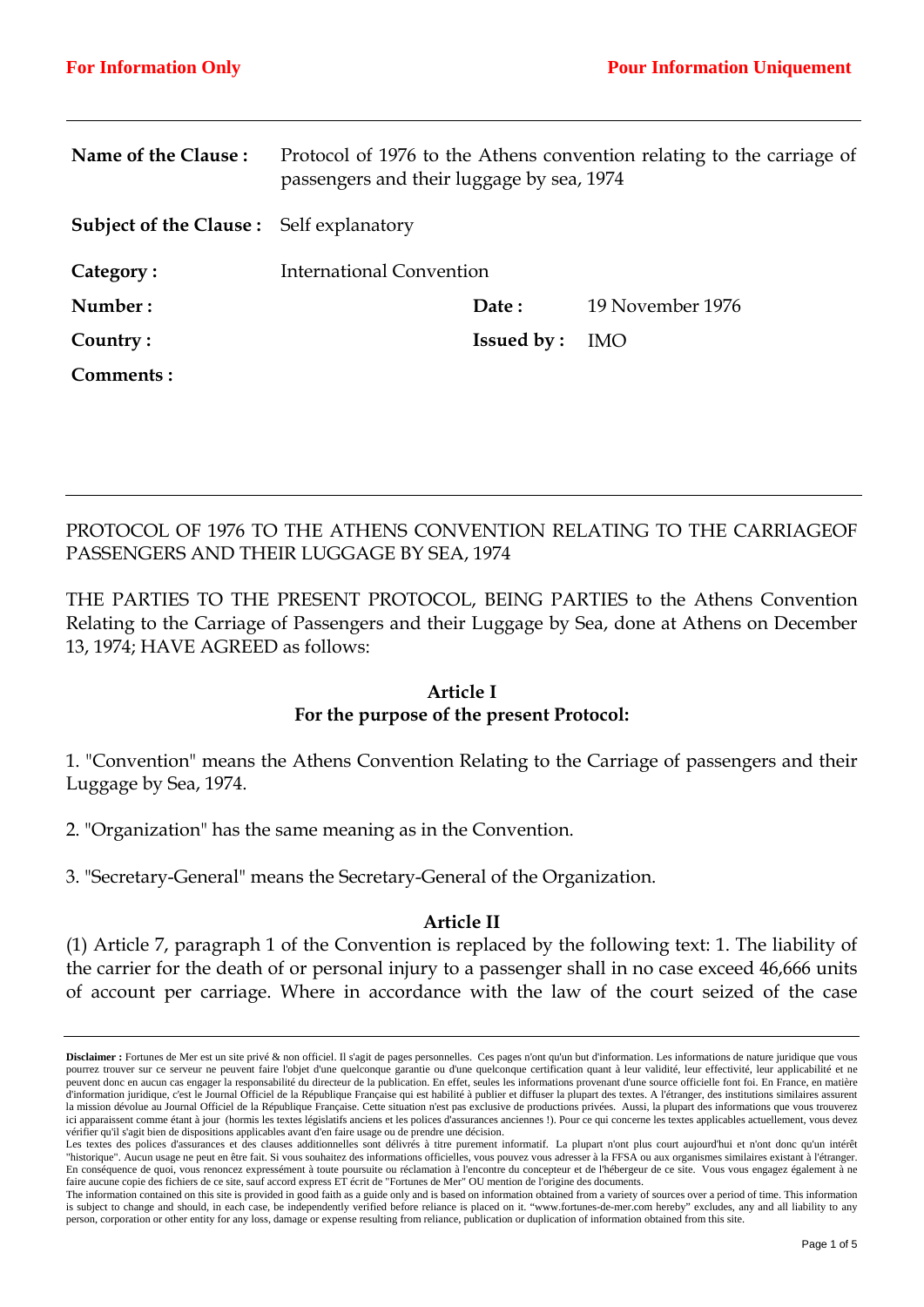damages are awarded in the form of periodical income payments, the equivalent capital value of those payments shall not exceed the said limit.

(2) Article 8 of the Convention is replaced by the following text: 1. The liability of the carrier for the loss of or damage to cabin luggage shall in no case exceed 833 units of account per passenger, per carriage.

2. The liability of the carrier for the loss of or damage to vehicles including all luggage carried in or on the vehicle shall in no case exceed 3,333 units of account per vehicle, per carriage.

3. The liability of the carrier for the loss of or damage to luggage other than that mentioned in paragraphs 1 and 2 of this Article shall in no case exceed 1,200 units of account per passenger, per carriage.

4. The carrier and the passenger may agree that the liability of the carrier shall be subject to a deductible not exceeding 117 units of account in the case of damage to a vehicle and not exceeding 13 units of account per passenger in the case of loss of or damage to other luggage, such sum to be deducted from the loss or damage.

(3) Article 9 of the Convention and its title are replaced by the following: UNIT OF ACCOUNT OR MONETARY UNIT AND CONVERSION 1. The Unit of Account mentioned in this Convention is the Special Drawing Right as defined by the International Monetary Fund. The amounts mentioned in Articles 7 and 8 shall be converted into the national currency of the State of the Court seized of the case on the basis of the value of that currency on the date of the judgment or the date agreed upon by the Parties. The value of the national currency, in terms of the Special Drawing Right, of a State which is a member of the International Monetary Fund, shall be calculated in accordance with the method of valuation applied by the International Monetary Fund in effect at the date in question for its operations and transaction. The value of the national currency, in terms of the Special Drawing Right, of a State which is not a member of the International Monetary Fund, shall be calculated in a manner determined by that State.

2. Nevertheless, a State which is not a member of the International Monetary Fund and whose law does not permit the application of the provisions of paragraph 1 of this Article may, at the time of ratification or accession or at any time thereafter, declare that the limits of liability provided for in this Convention to be applied in its territory shall be fixed as follows: (a) in respect of Article 7, paragraph 1, 700,000 monetary units; (b) in respect of Article 8, paragraph 1, 12,500 monetary units; (c) in respect of Article 8, paragraph 2, 50,000 monetary units; (d) in respect of Article 8, paragraph 3, 18,000 monetary units; (e) in respect of Article 8, paragraph 4, the deductible shall not exceed 1, 750 monetary units in the case of damage to a vehicle and shall not exceed 200 monetary units per passenger in the case of loss of or damage to other luggage.

The monetary unit referred to in this paragraph corresponds to sixty-five and a half milligrams of gold of millesimal fineness nine hundred. The conversion of the amounts specified in this paragraph into the national currency shall be made according to the law of the State concerned.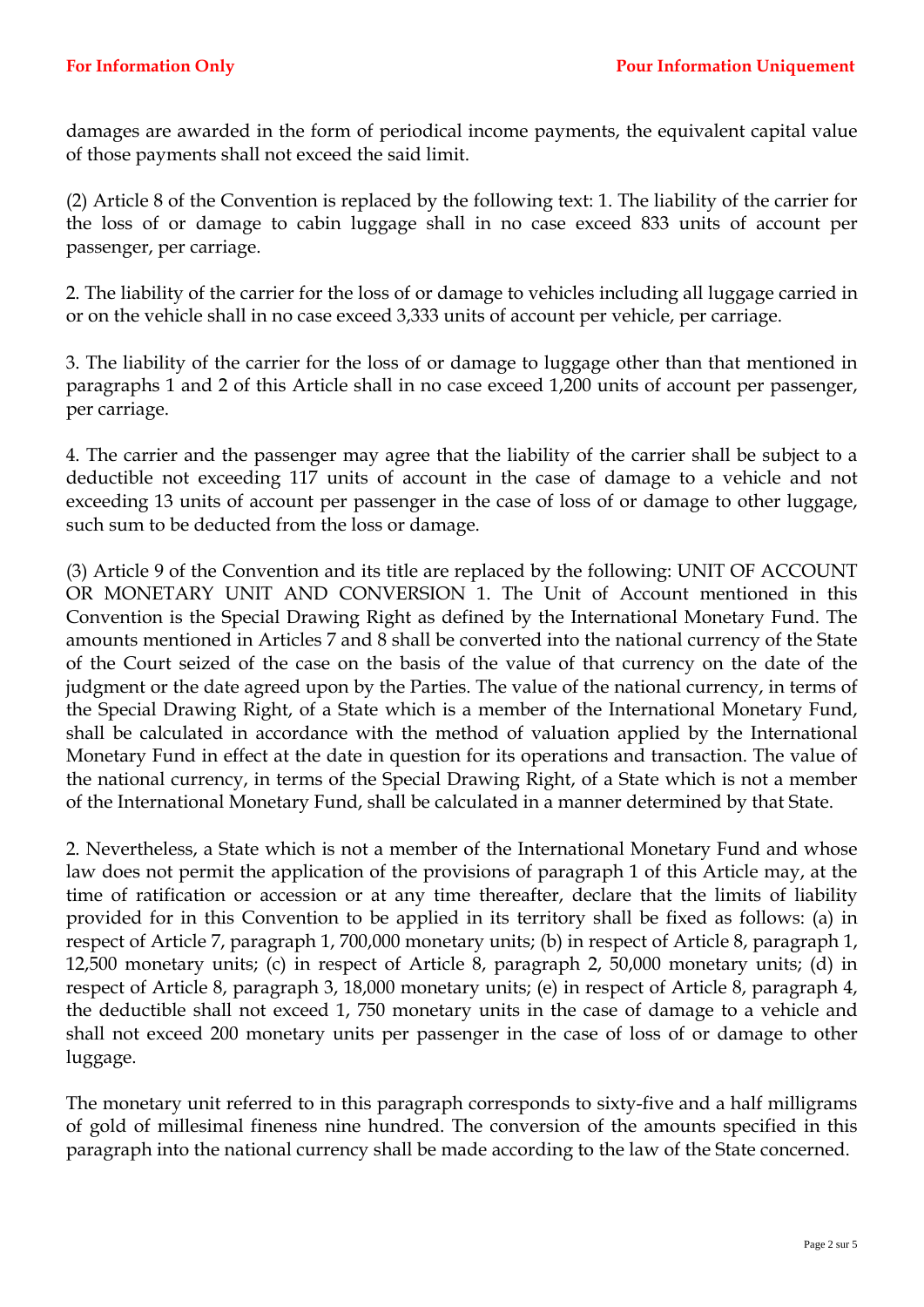3. The calculation mentioned in the last sentence of paragraph 1 and the conversion mentioned in paragraph 2 shall be made in such a manner as to express in the national currency of the State as far as possible the same real value for the amounts in Articles 7 and 8 as is expressed there in units of account. States shall communicate to the depositary the manner of calculation pursuant to paragraph 1 or the result of the conversion in paragraph 2 as the case may be, when depositing an instrument referred to in Article III and whenever there is a change in either.

## **Article III Signature, Ratification and Accession**

1. The present Protocol shall be open for signature by any State which has signed the Convention or acceded thereto and by any State invited to attend the Conference to Revise the Unit of Account Provisions in the Athens Convention Relating to the Carriage of Passengers and their Luggage by Sea, 1974, held in London from November 17 to 19, 1976. This Protocol shall be open for signature from February 1, 1977 to December 31, 1977 at the Headquarters of the Organization.

2. Subject to paragraph 4 of this Article, the present Protocol shall be subject to ratification, acceptance or approval by the States which have signed it.

3. Subject to paragraph 4 of this Article, this Protocol shall be open for accession by States which did not sign it.

4. The present Protocol may be ratified, accepted, approved or acceded to by States Parties to the Convention.

5. Ratification, acceptance, approval or accession shall be effected by the deposit of a formal instrument to that effect with the Secretary-General.

6. Any instrument of ratification, acceptance, approval or accession deposited after the entry into force of an amendment to the present Protocol with respect to all existing Parties or after the completion of all measures required for the entry into force of the amendment with respect to all existing Parties shall be deemed to apply to the Protocol as modified by the amendment.

## **Article IV Entry into Force**

1. The present Protocol shall enter into force for the States which have ratified, accepted, approved or acceded to it on the ninetieth day following the date on which ten States have either signed it without reservation as to ratification, acceptance or approval or have deposited the requisite instruments of ratification, acceptance, approval or accession.

2. However, the present Protocol shall not enter into force before the Convention has entered into force.

3. For any State which subsequently signs this Protocol without reservation as to ratification, acceptance or approval, or deposits its instruments of ratification, acceptance, approval or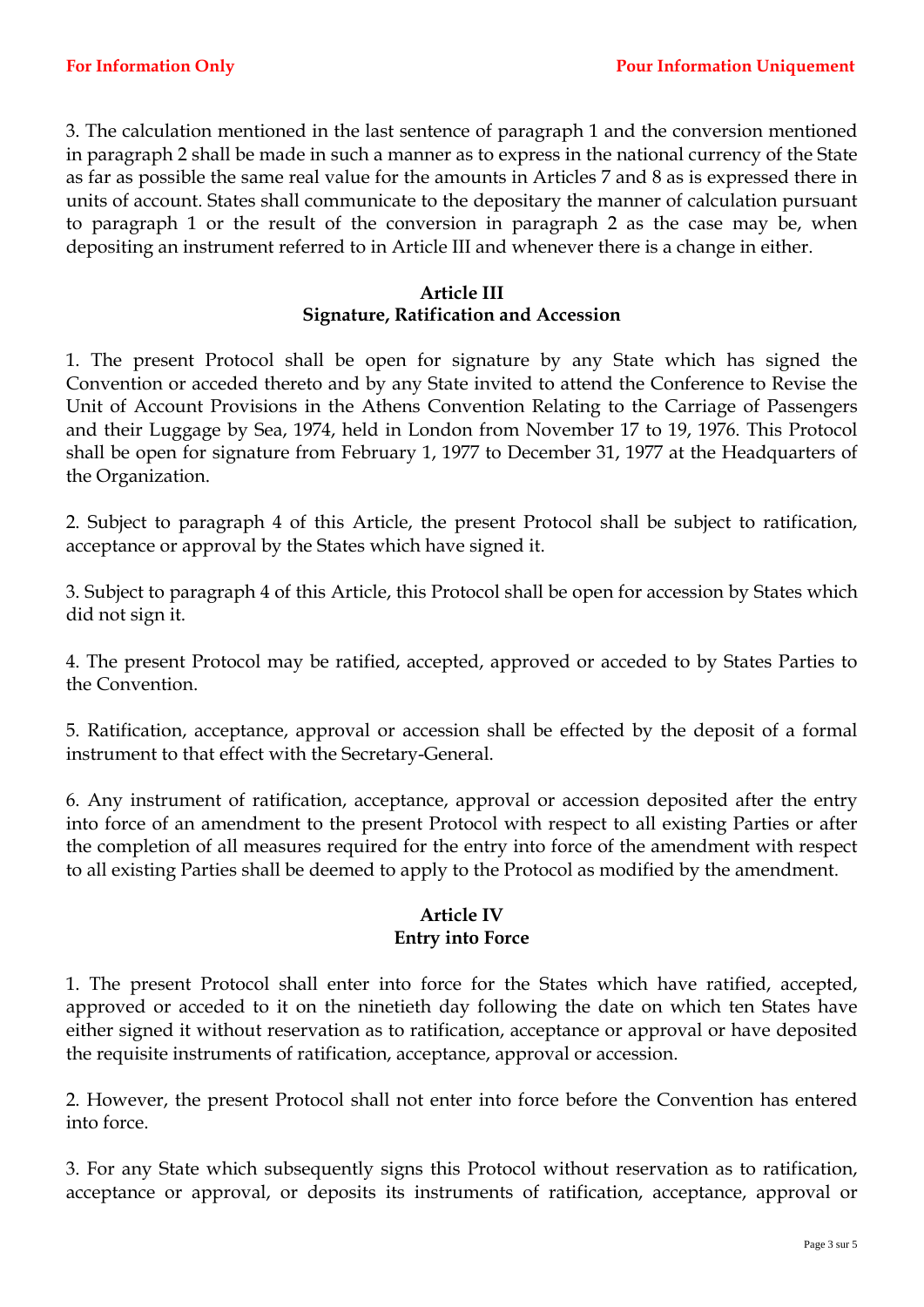accession, the present Protocol shall come into force on the ninetieth day after the date of such signature or deposit.

## **Article V Denunciation**

1. The present Protocol may be denounced by a Party at any time after the date on which the Protocol enters into force for that Party.

2. Denunciation shall be effected by the deposit of an instrument with the Secretary General who shall inform all other Parties of the receipt of the instrument of denunciation and of the date of its deposit.

3. A denunciation shall take effect one year after the deposit of an instrument of denunciation, or after such longer period as may be specified in the instrument.

### **Article VI Revision and Amendment**

1. A Conference for the purpose of revising or amending the present Protocol may be convened by the Organization.

2. The Organization shall convene a Conference of the Parties to the present Protocol for revising or amending it at the request of not less than one-third of the Parties.

# **Article VII Depositary**

1. The present Protocol shall be deposited with the Secretary-General.

2. The Secretary-General shall: (a) inform all States which have signed or acceded to the present Protocol of: (i) each new signature and each deposit of an instrument together with the date thereof; (ii) the date of entry into force of the present Protocol; (iii) the deposit of any instrument of denunciation of present Protocol together with the date on which the denunciation takes effect; (iv) any amendments to the present Protocol; (b) transmit certified true copies of the present Protocol to all States which have signed the present Protocol or acceded thereto.

3. Upon entry into force of the present Protocol, a certified true copy thereof shall be transmitted by the Secretary-General to the Secretariat of the United Nations for registration and publication in accordance with Article 102 of the Charter of the United Nations.